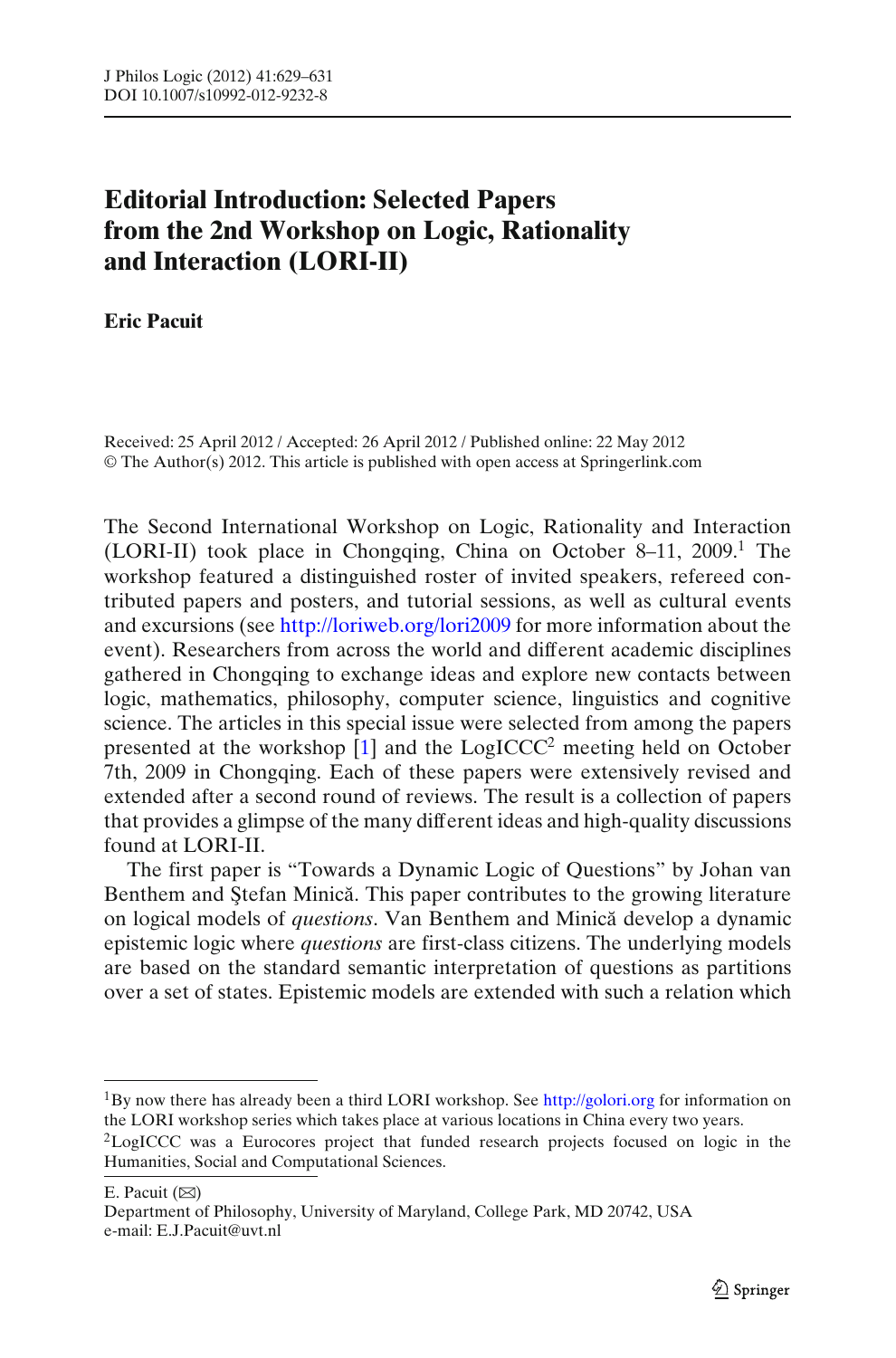is intended to represent the current "issue" to be resolved. Questions are then viewed as "triggers for explicit events of issue management". They provide a complete logic for the actions of raising, refining and resolving an issue.

Denis Bonnay and Dag Westerståhl offer a new perspective on a classic problem in the philosophy of logic in their paper "Consequence Mining: Constants versus Consequence Relations". Bolzano initiated a program of extracting a consequence relation from truth preservation patterns under replacement given a fixed set of distinguished *constants* [2]. Bonnay and Westerståhl propose an inverse to this construction. They start with a consequence relation and extract a set of logical constants. They find conditions that ensure there is a Galois connection between (ordered) sets of consequence relations and sets of sets of constants (ordered by inclusion).

The next paper contributes to the classic theory of belief revision initiated by Alchourrón, Gärdenfors and Makinson [3]. In "A General Family of Preferential Belief Removal Operators", Richard Booth, Thomas Meyer and Chattrakul Sombattheera study a general framework for reasoning about belief removal. The central idea is to use two relations when modeling belief change: an ordering  $x < y$  which is intended to mean "world x is strict more plausible than *y*" and a second ordering  $x \prec y$  which is intended to mean "the agent has an explicit reason to hold *x* more plausible than *y*". They study the situation when the underlying orderings are not necessarily complete, allowing incomparibilities between worlds. The resulting class of belief removal functions is axiomatized and they show that it includes an important family of removal functions based on finite prioritized belief bases.

Robert Aumann proved a fascinating theorem in 1976 [4]: Suppose that *n* agents share a common prior and have different private information. If there is common knowledge in the group of the posterior probabilities, then the posteriors must be equal (the agents cannot agree to disagree). Cédric Dégremont and Olivier Roy generalize this seminal result in their paper "Agreement Theorems in Dynamic-Epistemic Logic". They develop a framework for reasoning about such "agreement theorems" using epistemicplausibility models. Studying Aumann's theorem in this context raises a number of interesting technical questions (eg., common priors is not expressible in the language commonly used to reason about epistemic-plausibility models). An appropriate modal logic is defined and used to formally derive Aumann's original theorem. Their main contribution is to initiate the study of *dynamic* agreement results on epistemic-plausibility models, providing a new form of agreements via the operation of *public announcement*.

Finally, Ming Xu continues his work using the STIT-framework [5] to reason about actions in "Actions as Events". Xu starts by developing a theory of "token" actions based on his notion of an event in a branching time model. A simple theory of event composition is developed. This basic theory of events, actions and event composition is then used to define various kinds of group actions, ranging from instantaneous group actions to sequential group actions. An extended STIT-theory of agency is proposed where STIT-operators are